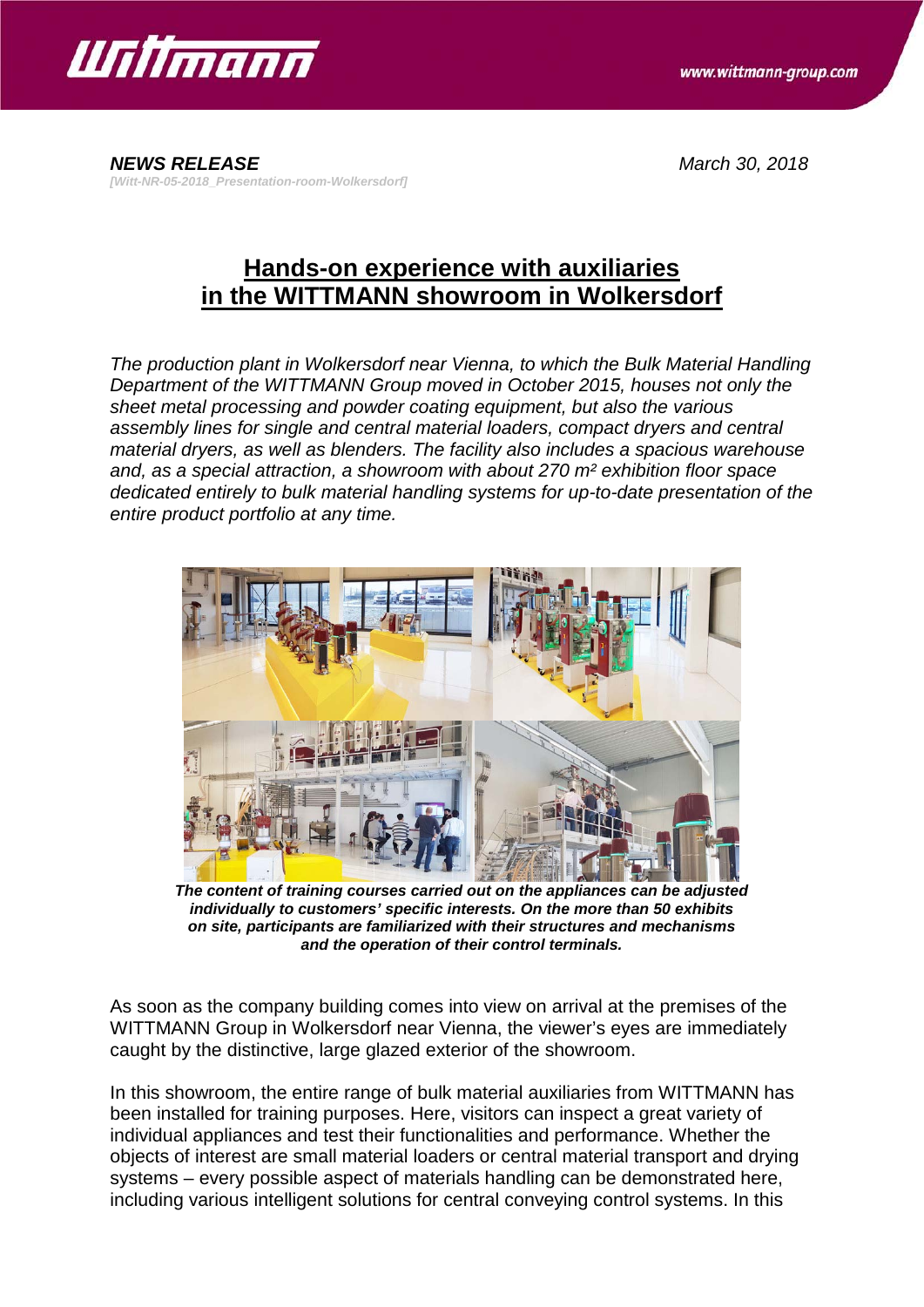

area, major emphasis is also placed on the demonstrating and discussing special mechanisms in individual appliances. For example, one of these detail solutions of general interest to visitors is the pneumatic material discharge shut off valve of the **FEEDMAX** material loaders. Comprehensive information can also be gathered about various drying methods, whether based on the 2-cartridge principle or on a segmented wheel – the latter is the central piece of the **ATON** dry air dryer from WITTMANN. **GRAVIMAX** gravimetric blenders are available for visitors to try out the self-explanatory parameter setting system and to experience the high-precision operation of these appliances. And the structure and mechanisms of the appliances are explained as well, for instance by a detailed description of the functionality of the WITTMANN material dryers.

Central systems play an important role in materials handling at WITTMANN. Consequently, a complete system is available for training purposes in Wolkersdorf. Its characteristics are identical with those of a system actually operating in a real production plant, demonstrating the material flow from the material source (e.g. a mobile container) to the drying system, and from there via a RFID-coded **CODEMAX** coupling station to the consumer.

Even those questions concerning the use of bulk material auxiliaries which are normally regarded as rather marginal often come more to the fore and become clearer following a tour of the showroom in Wolkersdorf. Here, visitors can gather first experience with the control functions intended to minimize errors – such as coded material sources, to prevent errors when material containers are exchanged, or to stop unauthorized persons from handling the material. And the functionality of a frequency-controlled drying system can be studied as well on the system installed on site, which activates an additional auxiliary dryer when required or deactivates it as soon as the additional drying capacity is no longer needed.

------------------------------

The WITTMANN Group is a worldwide leader in the manufacturing of injection molding machines, robots and peripheral equipment for the plastics industry. Headquartered in Vienna/Austria, the WITTMANN Group consists of two main divisions, WITTMANN BATTENFELD and WITTMANN, which operate 8 production facilities in 5 countries, including 33 direct subsidiary offices located in all major plastics markets around the world.

WITTMANN BATTENFELD focuses on the independent market growth in the manufacturing of state-of-the-art injection molding machines and process technology, providing a modern and comprehensive range of machinery in a modular design that meets the actual and future requirements of the plastic injection molding market. WITTMANN's product range includes robots and automation systems, material handling systems, dryers, gravimetric and volumetric blenders, granulators, mold temperature controllers and chillers. With this comprehensive range of peripheral equipment, WITTMANN can provide plastics processors with solutions that cover all production requirements, ranging from autonomous work cells to integrated plantwide systems.